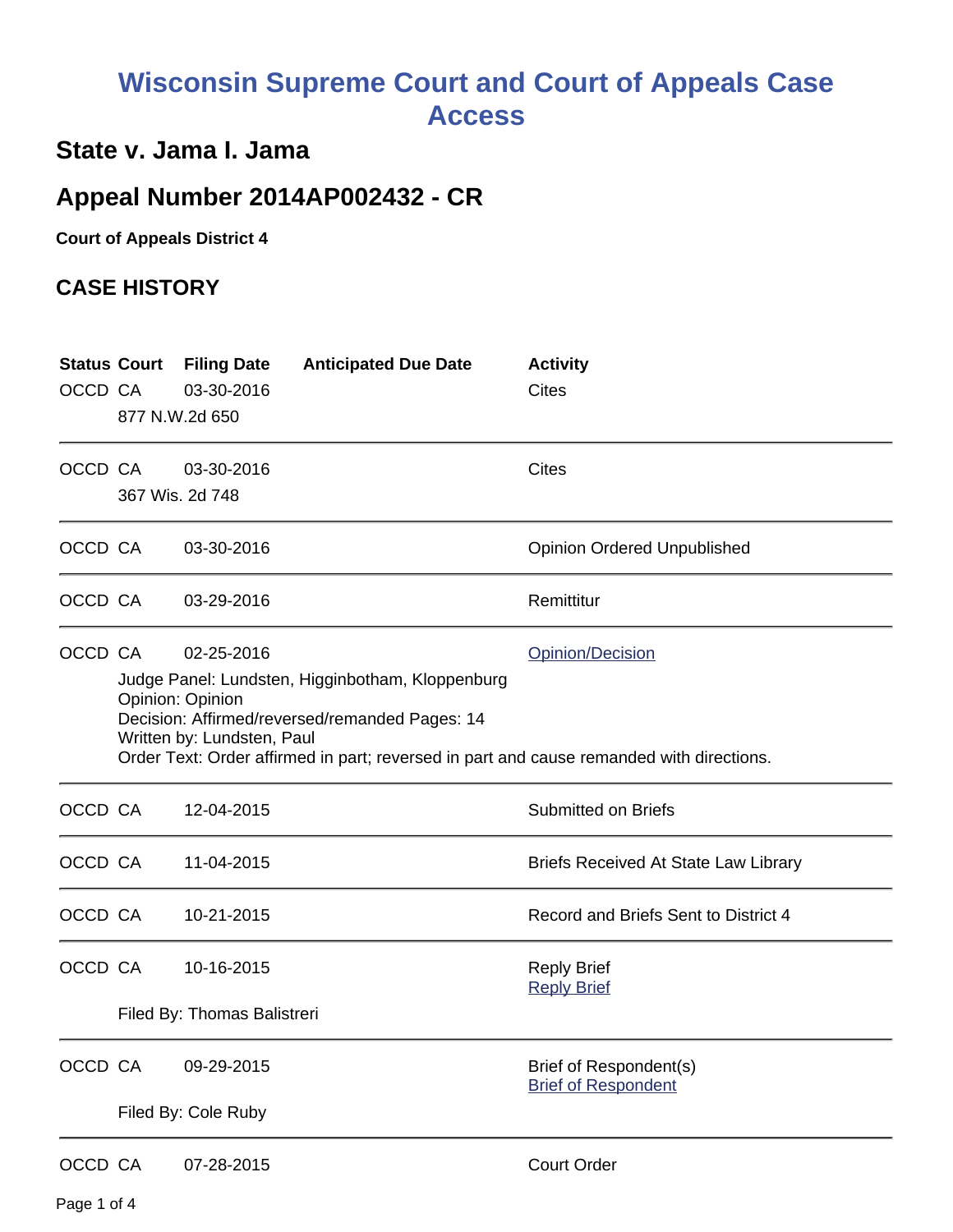ORD that, on or before August 11, 2015, the State shall file a response to the appellant's motion to dismiss and motion for remand. See MDS event filed on 7-27-2015

OCCD CA 07-27-2015 Motion for Remand

Filed By: Cole Ruby Submit Date: 7-27-2015 Decision: (D) Deny Decision Date: 9-1-2015 ORD that the respondent's motion to dismiss and motion for remand are denied. FRO that the appellant's motion for summary reversal is denied. FRO that the respondent's brief shall be due thirty days from the date of this order. Motion Response Filed By: Thomas Balistreri Submit Date: 7-30-2015 Motion Response Filed By: Cole Ruby Submit Date: 8-7-2015

OCCD CA 07-27-2015 Motion to Dismiss

Filed By: Cole Ruby Submit Date: 7-27-2015 Decision: (D) Deny Decision Date: 9-1-2015 ORD that the respondent's motion to dismiss and motion for remand are denied. FRO that the appellant's motion for summary reversal is denied. FRO that the respondent's brief shall be due thirty days from the date of this order. Motion Response Filed By: Thomas Balistreri Submit Date: 7-30-2015 Motion Response Filed By: Cole Ruby Submit Date: 8-7-2015 This motion contains court order(s).

OCCD CA 06-10-2015 Motion for Stay

Filed By: Cole Ruby Submit Date: 6-10-2015 Decision: (D) Deny Decision Date: 6-24-2015 ORD that the motion to stay briefing on this appeal is denied. The respondent's brief shall be due thirty days from the date of this order. FRO that the time for Jama to file a postconviction motion or notice of appeal is extended to forty-five days after the disposition of this appeal. Motion Response Filed By: Thomas Balistreri Submit Date: 6-18-2015 Comment: Stay Appeal

Comment: delete Atty. Gonzalez; add Atty. Ruby

OCCD CA 06-04-2015 **DETER 18 CONTERNATE CONTRACT CONTRACT OR A**ppointment Order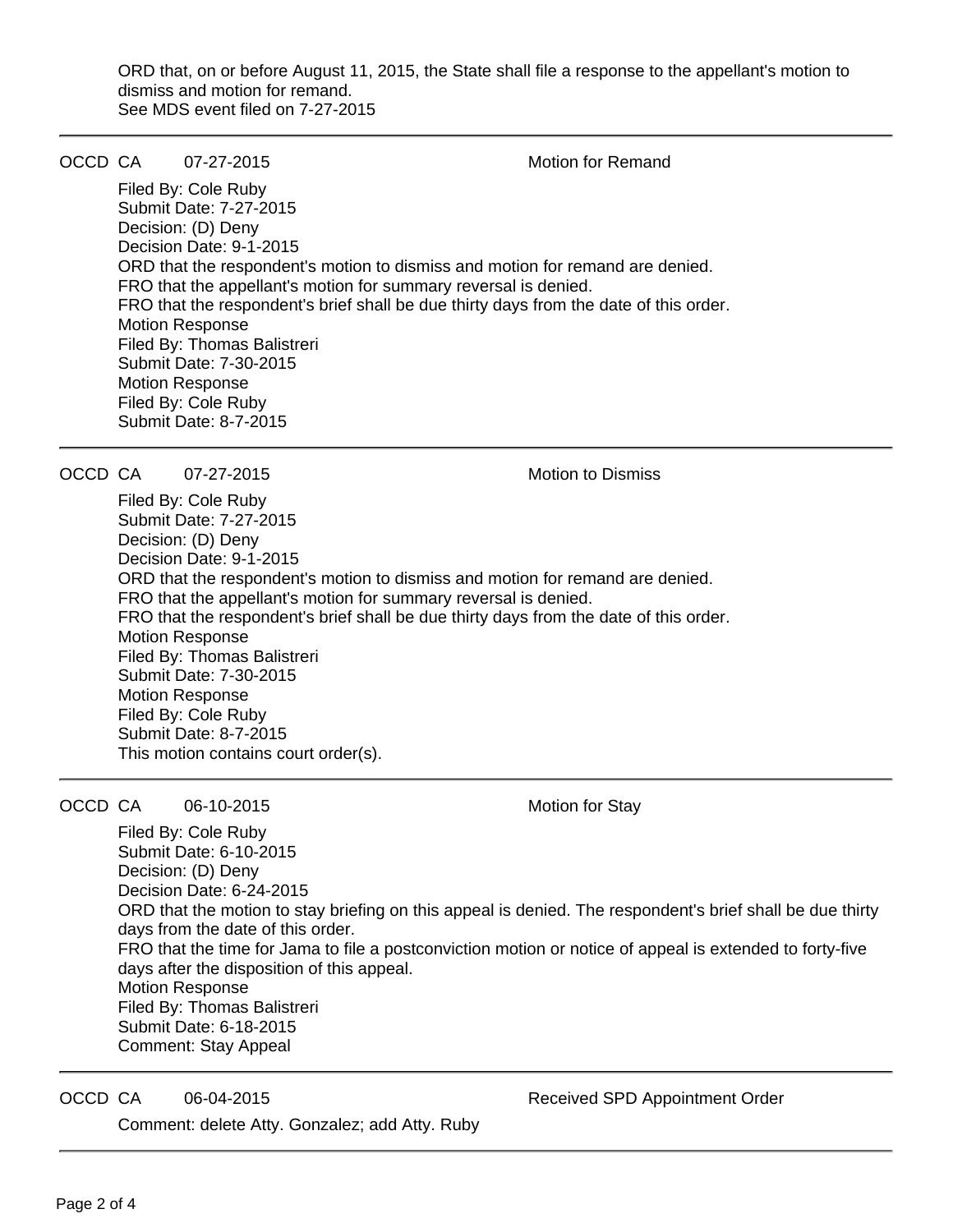#### OCCD CA 06-03-2015 COLLECTER Other Papers

Comment: Letter from Atty. Gonzalez that he is not attorney of record on the appeal for Mr. Jama; placed in file.

| OCCD CA |                                                                                                                                                                                                                                                                                  | 04-24-2015                                                                                           | Brief & Appx of Appellant(s)<br><b>Brief of Appellant</b> |  |  |  |
|---------|----------------------------------------------------------------------------------------------------------------------------------------------------------------------------------------------------------------------------------------------------------------------------------|------------------------------------------------------------------------------------------------------|-----------------------------------------------------------|--|--|--|
|         | Filed By: Thomas Balistreri                                                                                                                                                                                                                                                      |                                                                                                      |                                                           |  |  |  |
| OCCD CA | <b>Motion to Extend Time</b><br>03-06-2015<br>Filed By: Thomas Balistreri<br>Submit Date: 3-9-2015<br>Decision: (G) Grant<br>Decision Date: 3-20-2015<br>ORD that the time to file the State's appellat's brief is extended to April 27, 2015.<br>See BAP event due on 4-27-2015 |                                                                                                      |                                                           |  |  |  |
| OCCD CA |                                                                                                                                                                                                                                                                                  | 03-03-2015<br>Comment: PSI #79                                                                       | <b>Sealed Documents</b>                                   |  |  |  |
| OCCD CA |                                                                                                                                                                                                                                                                                  | 03-03-2015<br>Comment: 1-1 to 95-21, Separate Box                                                    | Record                                                    |  |  |  |
| OCCD CA |                                                                                                                                                                                                                                                                                  | 02-20-2015<br>Court Reporter Name: (Browne, Brande)                                                  | Court Reporter's Statement-Trans.                         |  |  |  |
| OCCD CA |                                                                                                                                                                                                                                                                                  | 02-18-2015<br>Comment: see CTO 1/29/15; Ct Rptr to respond; 2/18/15 rec'd letter from Ct Rptr Browne | Response                                                  |  |  |  |
|         | OCCD CA<br>01-29-2015<br><b>Court Order</b><br>ORD that, by February 12, 2015, Court Reporter Brande Browne shall file a response, as outlined<br>above.<br>See MDQ event filed on 1-27-2015                                                                                     |                                                                                                      |                                                           |  |  |  |
| OCCD CA | 01-27-2015<br>Filed By: Unassigned District 4<br>Submit Date: 1-27-2015<br>Decision: (O) Other<br>Decision Date: 2-20-2015<br>ORD that the record shall be filed by March 12, 2015.<br>See CRS event due on 12-12-2014<br>This motion contains court order(s).                   |                                                                                                      | <b>Delinquency Motion</b>                                 |  |  |  |
| OCCD CA |                                                                                                                                                                                                                                                                                  | 01-05-2015<br>Comment: New due date of connected CRS: 1-12-2015                                      | Delinquent                                                |  |  |  |
| OCCD CA |                                                                                                                                                                                                                                                                                  | 12-17-2014                                                                                           | Court Reporter's Statement-Trans.                         |  |  |  |

Page 3 of 4